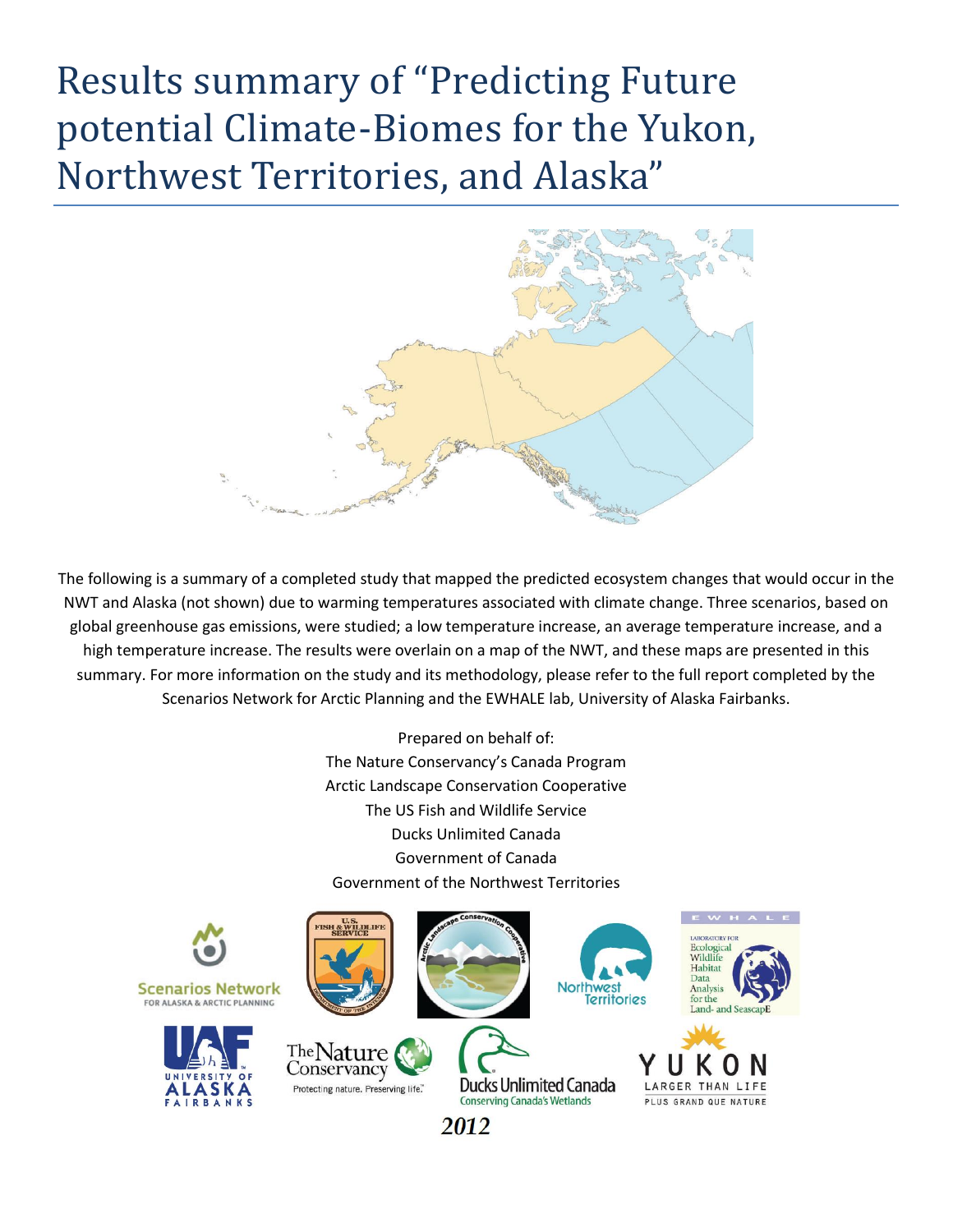Summarized below are the results of the study "Predicting Future potential Climate-Biomes for the Yukon, Northwest Territories, and Alaska". This study aimed to predict how climate change would impact the biomes (ecosystems) of the NWT. This study uses historic weather data and five different climate models to predict future precipitation and temperature regimes. By comparing the resulting models against other precipitation and temperature averages from biomes found across Canada and Alaska, researchers were able to forecast how these changing weather regimes would affect biomes in the NWT. A Global high-, medium – and low-emission rate show various impacts based on how quickly and efficiently the global community reacts to climate change. The methodology of the complete study is available at: [http://www.nwtclimatechange.ca/content/resources-0.](http://www.nwtclimatechange.ca/content/resources-0)



Figure 1: This projection shows the results of a temperature increase in the NWT due to medium global greenhouse gas emissions, based on a composition of five different climate models. The NWT is shown at 10 minute latitude/longitude resolution.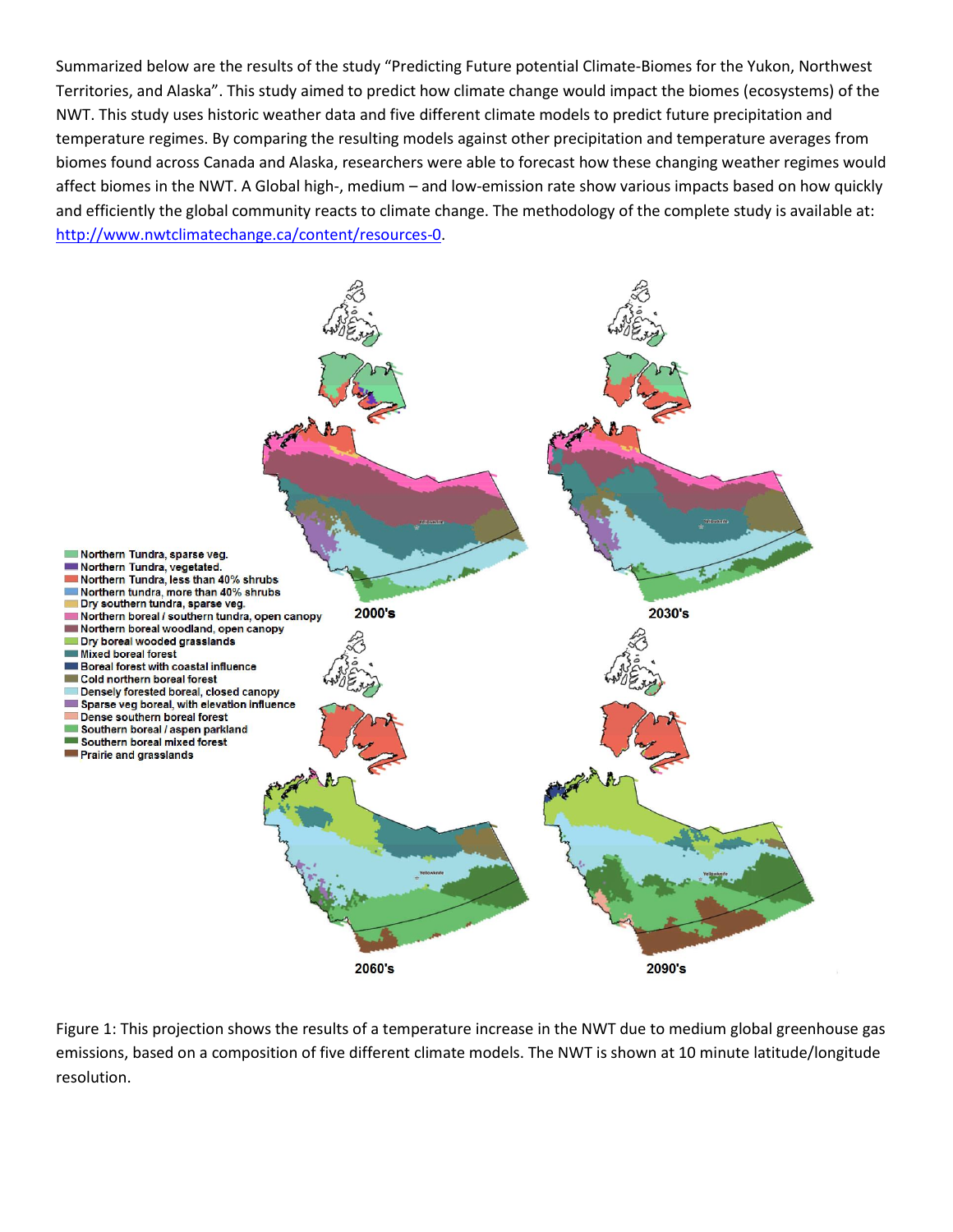

Figure 2: This projection shows the results of a temperature increase in the NWT due to high global greenhouse gas emissions, based on a composition of five different climate models. The NWT is shown at 10 minute latitude/longitude resolution.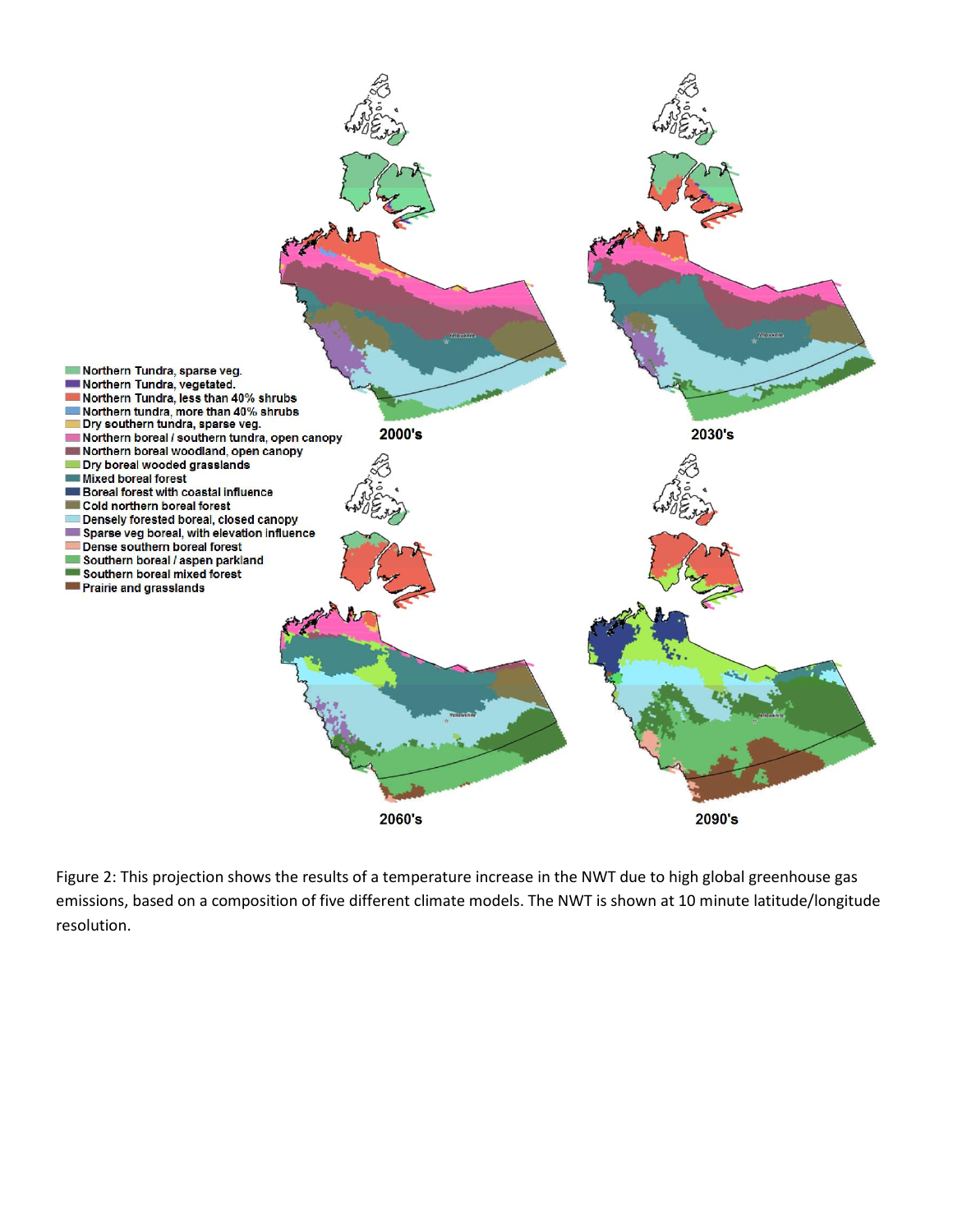

Figure 3: This projection shows the results of a temperature increase in the NWT due to low global greenhouse gas emissions, based on a composition of five different climate models. The NWT is shown at 10 minute latitude/longitude resolution.